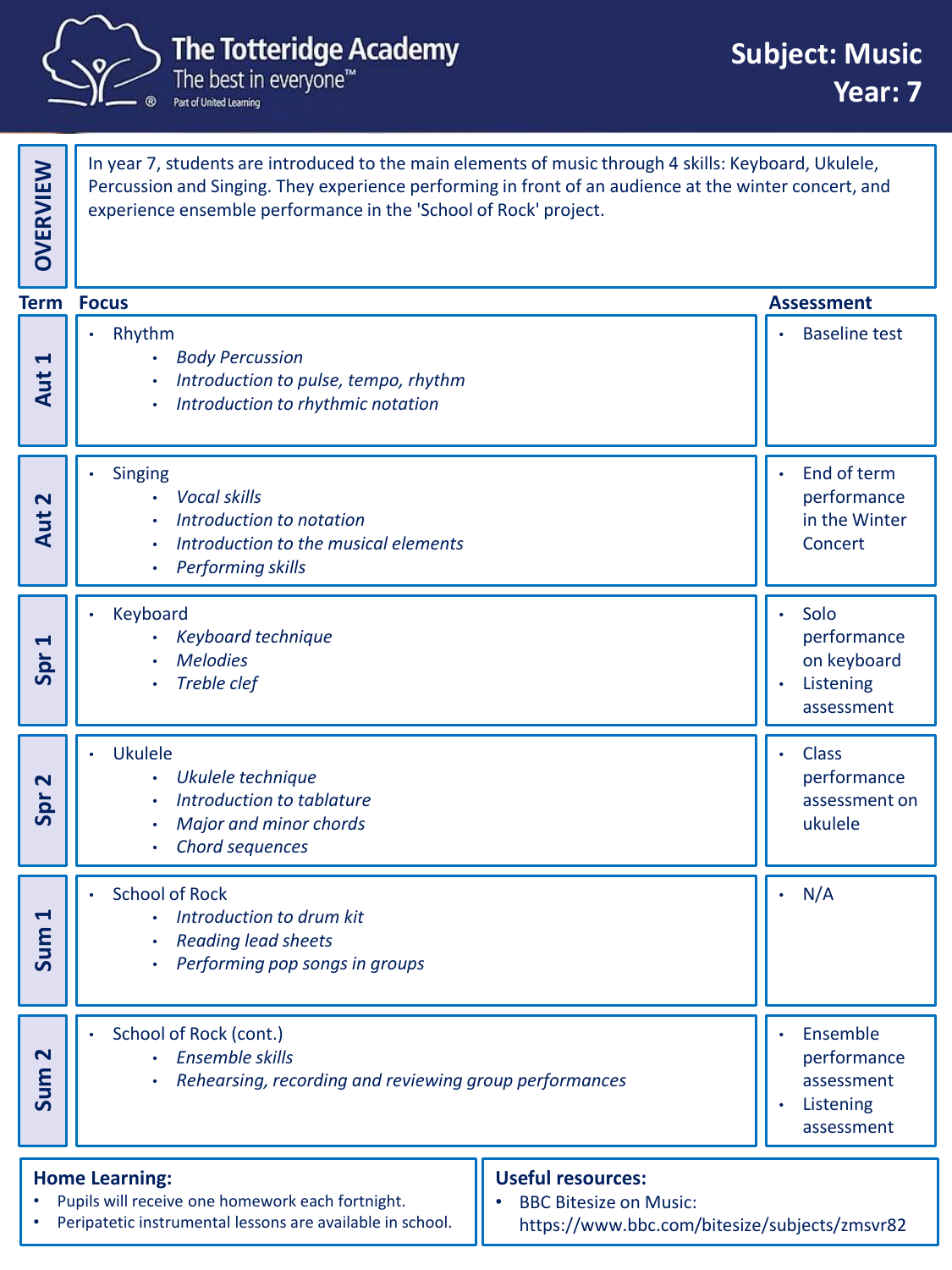

**OVERVIEW**

Part of United Learning

In year 8, students broaden their understanding of the elements of music through further performance on percussion instruments, keyboard, ukulele, guitar and lots of singing. They encounter a range of genres including but not restricted to: West African drumming, Samba, Soul, Romantic, Blues, Jazz, Motown.

|                                                                                                                                          | <b>Term Focus</b>                                                                                                                                                       |  | <b>Assessment</b>                         |
|------------------------------------------------------------------------------------------------------------------------------------------|-------------------------------------------------------------------------------------------------------------------------------------------------------------------------|--|-------------------------------------------|
| Ţ<br>Aut                                                                                                                                 | Drumming<br>· Samba drumming<br>West African drumming<br>Rhythm: syncopation, off-beat, polyrhythm<br><b>Rhythmic notation</b>                                          |  | Ensemble<br>performance                   |
| 2<br>Aut                                                                                                                                 | Keyboard<br>Introduction to major and minor<br>Set piece: Theme from Swan Lake (Tchaikovsky)<br><b>Keyboard skills</b><br>Tonality: major, minor, pentatonic, chromatic |  | Solo<br>performance<br>assessment         |
| Н<br>Spr                                                                                                                                 | <b>Blues</b><br>Context<br>Harmony: 12 bar blues and Roman Numerals<br>Vocal, keyboard, drumming or guitar skills                                                       |  | <b>Class</b><br>performance<br>assessment |
| 2<br>Spr                                                                                                                                 | Jazz<br>Improvisation<br><b>Blues scale</b><br>Vocal, keyboard, drumming or guitar skills<br>Ensemble skills                                                            |  | Ensemble<br>performance<br>assessment     |
| 1<br>Sum                                                                                                                                 | <b>School of Rock 2</b><br>Added note chords<br>Reading lead sheets: chord symbols and rhythmic notation<br>Vocal, keyboard, drumming or guitar skills                  |  |                                           |
| $\overline{\mathsf{N}}$<br>Sun                                                                                                           | School of Rock (cont.)<br>· Ensemble skills<br>Cover versions - arranging<br>Rehearsing, recording and reviewing group performances                                     |  | Ensemble<br>performance                   |
| <b>Useful resources:</b><br><b>Home Learning:</b><br>Pupils will receive one homework each fortnight. .<br><b>BBC Bitesize on Music:</b> |                                                                                                                                                                         |  |                                           |

https://www.bbc.com/bitesize/subjects/zmsvr82

Peripatetic instrumental lessons are available in school.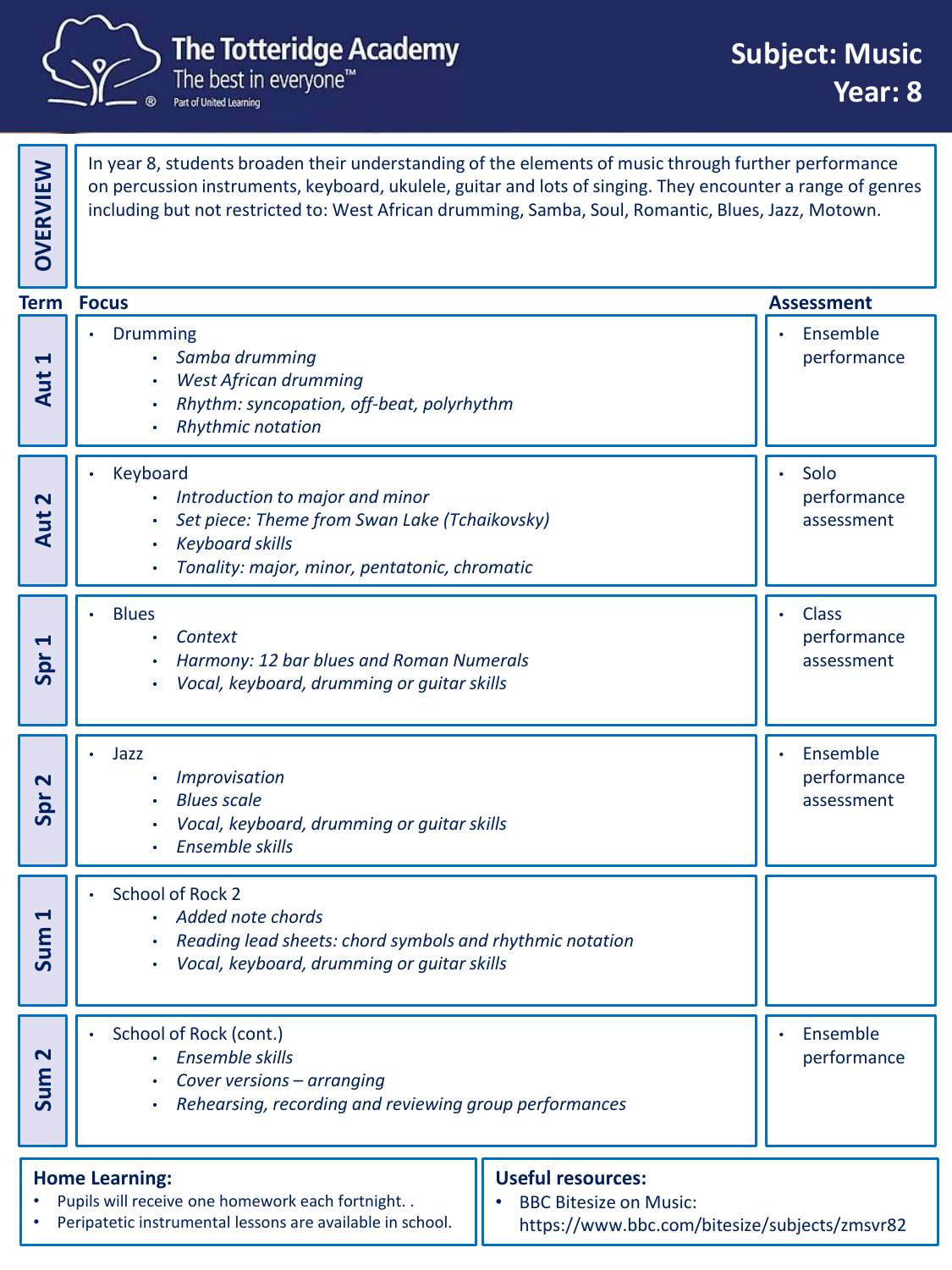

**OVERVIEW**

Part of United Learning

Pupils will receive one homework each fortnight. . • Peripatetic instrumental lessons are available in school

In year 9, students choose an instrument on which they will hone their performance skills. This is to enable them to reach a GCSE-level by the end of the year. They will continue to focus on the elements of music, now through a range of different genres which inform their learning.

|                                | <b>Term Focus</b>                                                                                                                                                            |  | <b>Assessment</b>                                              |  |
|--------------------------------|------------------------------------------------------------------------------------------------------------------------------------------------------------------------------|--|----------------------------------------------------------------|--|
| 1<br>Aut                       | <b>Film Music</b><br>Context<br>Leitmotifs<br><b>Themes</b><br>Structure - cue sheets and story boards                                                                       |  | Group<br>compositions<br>and<br>performance<br>of a film score |  |
| Aut 2                          | <b>Hip Hop</b><br>Set Piece: Main Theme from Star Wars<br>$\bullet$<br><b>Keyboard skills</b><br>Melodic and rhythmic devices<br>Melodic development<br>$\bullet$            |  | Performance<br>and recordings<br>of their hip<br>hop track     |  |
| 4<br>Spr                       | Fusion<br>Set piece: Hamilton<br>Vocal (rap) and instrumental skills<br>Structure, melody, texture, harmony<br>Variation                                                     |  | Composition of<br>a fusion piece                               |  |
| $\mathbf{\mathbf{N}}$<br>Spr   | Hamilton<br>Students review genres that they have studied during KS3, so that they<br>can develop skills in musical leadership (running rehearsals, giving<br>feedback etc.) |  | Ensemble<br>performance<br>assessment                          |  |
| 1<br>Sum                       | School of Rock 3<br><b>Chord inversions</b><br>$\bullet$<br>Reading lead sheets: chord symbols and rhythmic notation<br>Vocal, keyboard, drumming or guitar skills           |  |                                                                |  |
| $\overline{\mathbf{r}}$<br>Sum | School of Rock 3<br>Drumming patterns and fills<br>Composing a pop song<br>Rehearsing, recording and reviewing group performances                                            |  | Ensemble<br>performance<br>Group<br>compositions               |  |
|                                | <b>Useful resources:</b><br><b>Home Learning:</b>                                                                                                                            |  |                                                                |  |

• BBC Bitesize on Music:

https://www.bbc.com/bitesize/subjects/zmsvr82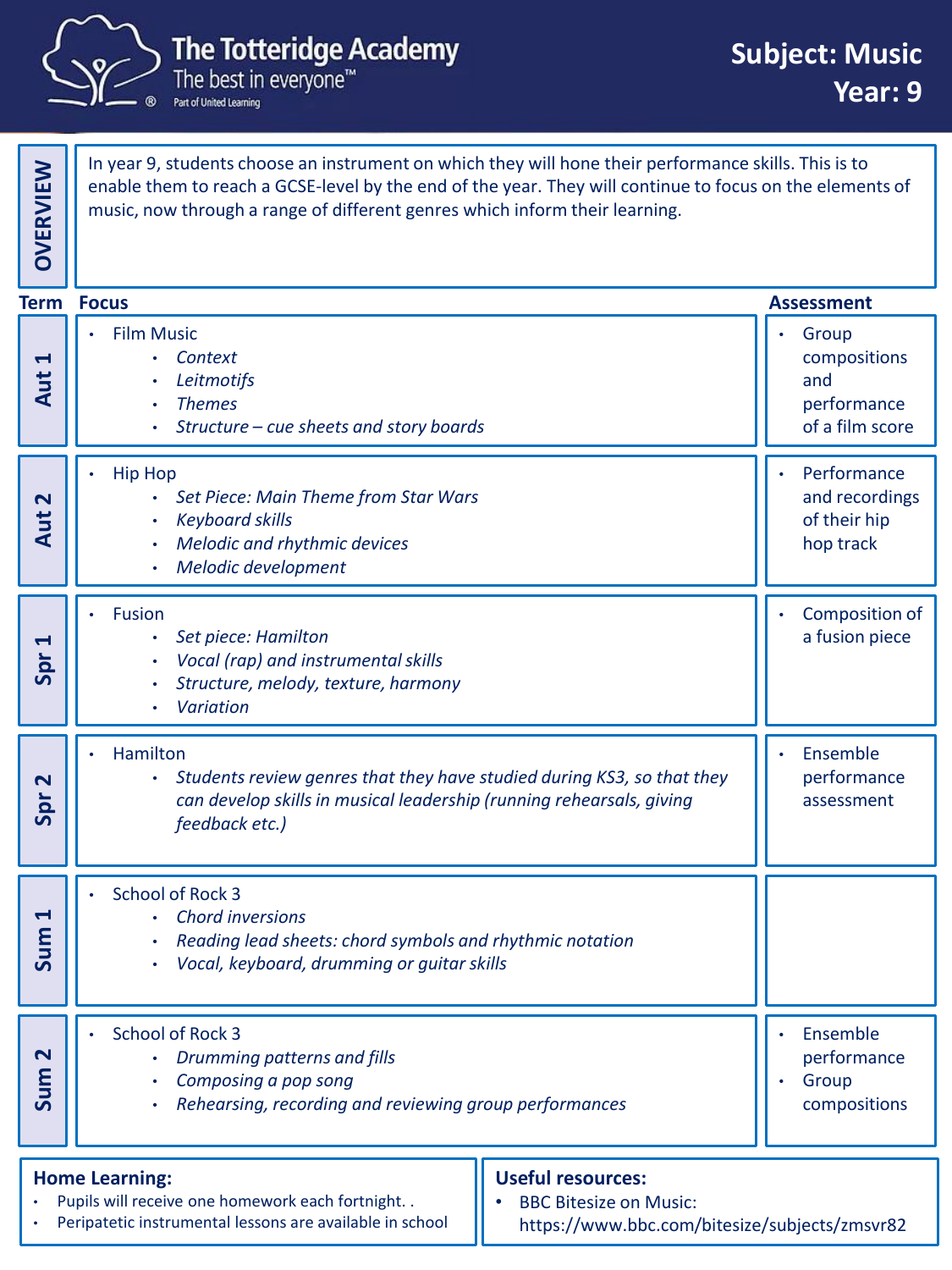

## The Totteridge Academy<br>The best in everyone<sup>me</sup>

| <b>OVERVIEW</b>                                                                                                                                                                                                                                          | In year 10, students embark on the Eduqas Music GCSE course. The objectives of the course are:<br>(1) Perform with technical control, expression and interpretation (30%)<br>(2) Compose and develop musical ideas with technical control and coherence (30%)<br>(3) Recognise contrasting genres, styles and traditions of music and develop as effective and independent<br>learners with enquiring minds (40%) |  |                                                            |
|----------------------------------------------------------------------------------------------------------------------------------------------------------------------------------------------------------------------------------------------------------|-------------------------------------------------------------------------------------------------------------------------------------------------------------------------------------------------------------------------------------------------------------------------------------------------------------------------------------------------------------------------------------------------------------------|--|------------------------------------------------------------|
| <b>Term</b>                                                                                                                                                                                                                                              | <b>Focus</b>                                                                                                                                                                                                                                                                                                                                                                                                      |  | <b>Assessment</b>                                          |
| $\blacktriangleleft$<br>Aut                                                                                                                                                                                                                              | Introduction to the pop music GCSE set work<br>Introduction to ensemble performance<br>Introduction to pop music composition using software                                                                                                                                                                                                                                                                       |  | <b>Music listening</b><br>paper<br>Ensemble<br>performance |
| $\mathbf{\Omega}$<br>Aut                                                                                                                                                                                                                                 | Introduction to the classical music GCSE set work<br>Continuing with ensemble performance<br>Completion of first pop song composition                                                                                                                                                                                                                                                                             |  | Listening paper<br>Solo<br>performance                     |
| Spr <sub>1</sub>                                                                                                                                                                                                                                         | Music for Ensemble: Baroque trios, Classical quartets, Jazz bands, pop bands,<br>musical theatre.<br>Introduction to solo performance.<br>Introduction to minimalist composition.                                                                                                                                                                                                                                 |  | Solo<br>performance<br><b>Listening paper</b>              |
| 2<br>Spr                                                                                                                                                                                                                                                 | Musical Forms and Devices: Baroque, Classical and Romantic music.<br>Solo performance<br><b>Minimalist composition</b>                                                                                                                                                                                                                                                                                            |  | Mid-year<br>assessment<br>Solo<br>performance              |
| Н<br>Sum                                                                                                                                                                                                                                                 | <b>Film Music</b><br>Ensemble performance<br><b>Minimalist composition</b>                                                                                                                                                                                                                                                                                                                                        |  | Ensemble<br>performance                                    |
| $\mathbf{\Omega}$<br>Sum                                                                                                                                                                                                                                 | Appraising: Music for Stage and Screen - Defying Gravity (S. Schwartz)<br>• Analysis of the set work and study of wider listening<br>Composition: finish free composition<br>Performing: ensemble and solo practice                                                                                                                                                                                               |  | Listening paper<br><b>Minimalist</b><br>Composition        |
| <b>Useful resources:</b><br><b>Home Learning:</b><br>Pupils at KS4 will usually receive one homework task per<br><b>BBC Bitesize on Music:</b><br>week. They should practice on their instrument daily.<br>https://www.bbc.com/bitesize/subjects/zpf3cdm |                                                                                                                                                                                                                                                                                                                                                                                                                   |  |                                                            |